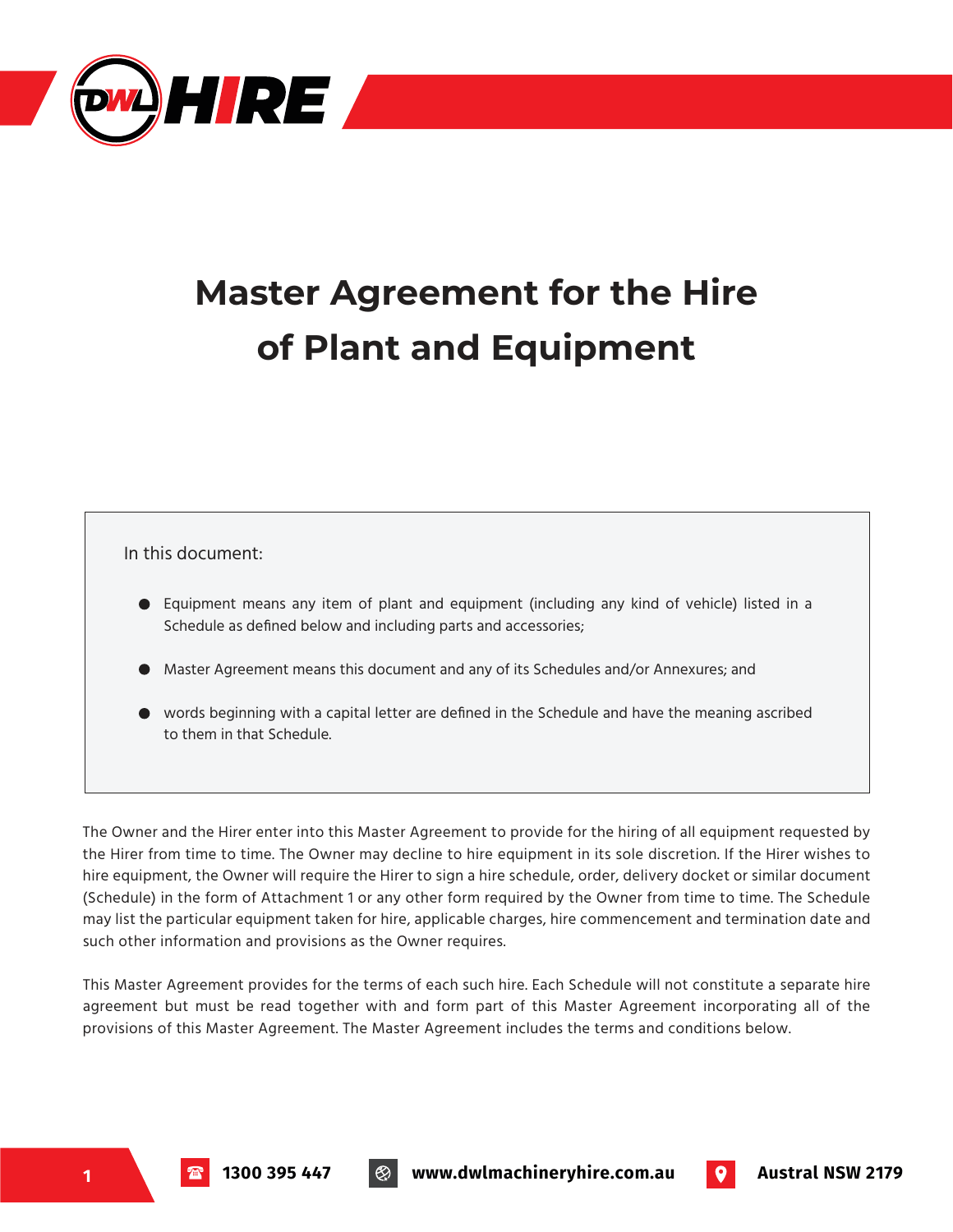

# **Terms and Conditions**

#### **1. Hire of Equipment**

- For Equipment in which a timing device is installed, the hire will commence from the Commencement Date and the Hire Period must be the number of hours or part thereof recorded on the timing device whilst the Equipment is in the possession of the Hirer. 1.1
- For Equipment that does not have a timing device, the hire will commence from the Commencement Date and will continue till the expiry of the Hire Period specified in the Schedule. 1.2
- The Hirer is entitled to use the Equipment for the Hire Period subject to the terms of this document. Any extension of the Hire Period must be made in writing via email to the Owner and be expressly agreed to by the Owner at least 24 hours before the expiration of the Hire Period. 1.3
- The Hirer agrees to return the Equipment to the address identified by the Owner on or before the end of the Hire Period and acknowledges that failure to do so may be immediately reported to the police as an act of criminal theft. 1.4

#### **2. No PPS Lease Without Owner Agreement**

Despite anything else in the this document, without the express written consent of the Owner, the Hire Period (including any option or extension of it) cannot be longer than two years (or any other period that is the time threshold for a PPS lease under the PPS Law (as defined below)).

#### **3. Payment for Hire**

- The Hirer agrees to pay the Owner the Hire Fee specified in the Schedule for the use of the Equipment for the Hire Period including any applicable GST, stamp duties, tolls, fines, penalties, levies or freight and other charges relevantto this Master Agreement and the Hirer's use of the Equipment. 3.1
- The required fees must be paid to the Owner prior to or on the Commencement Date of the Hire Period and when otherwise due and payable periodically under the Schedule or as agreed with the Owner. Hirers who do not pay on any terms agreed will be in default. 3.2
- Equipment not returned on time and in accordance with this Master Agreement will be subject to a continuance of the agreed Hire Fee and other charges until return or pick-up (if agreed) is complete, but this will not constitute an extension of the Hire Period. 3.3

**1300 395 447 www.dwlmachineryhire.com.au Austral NSW 2179**

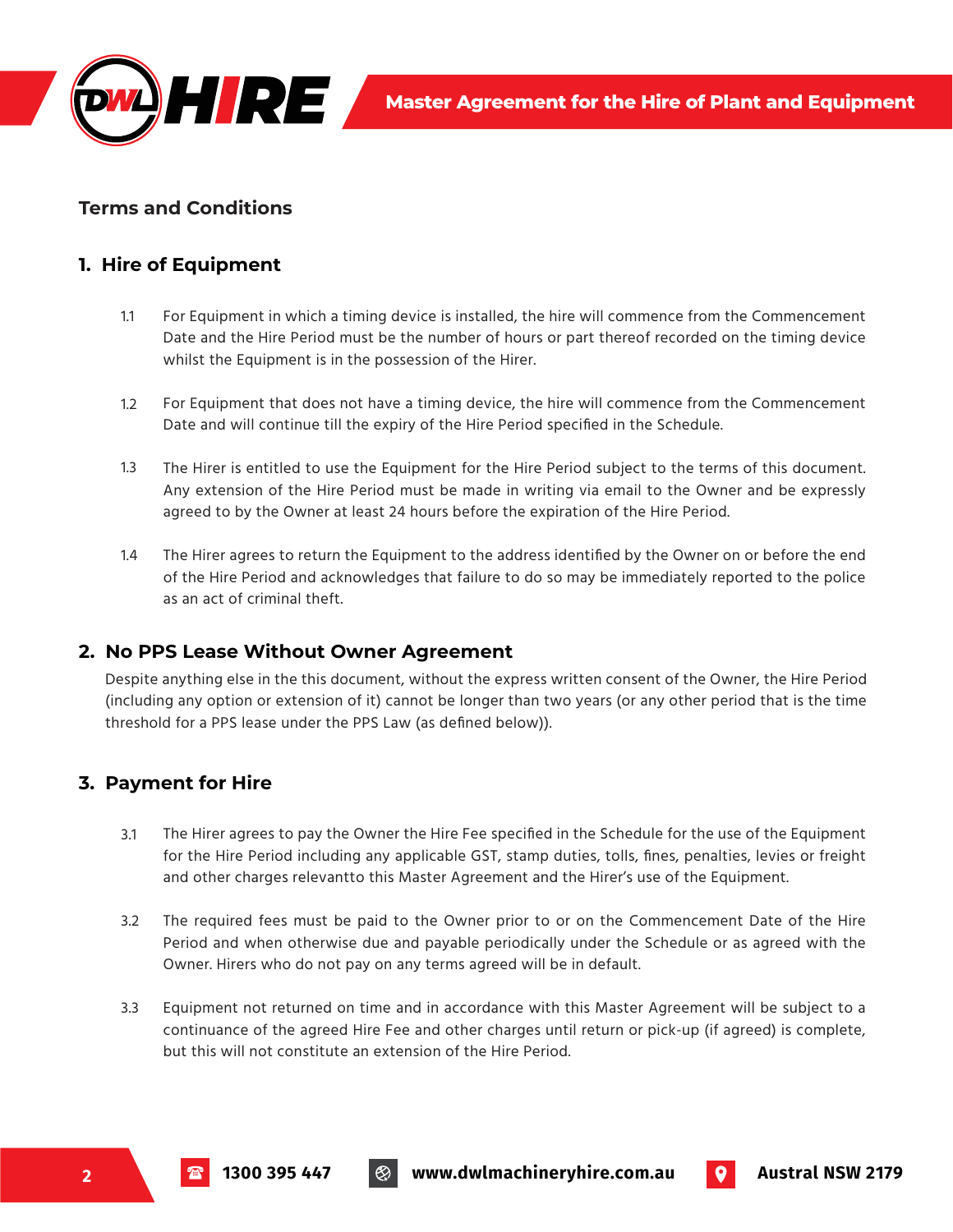



- A Kilometre Charge may be charged by the Owner to the Hirer where Equipment that is a motor vehicle (including cars, trucks or utilities) has been driven in excess of 100 kilometres during the Hire Period. 3.4
- A Loading Costs Charge may be charged by the Owner to the Hirer when Equipment that is fitted with a timing device is used in excess of 8 hours. When a timing device is fitted on Equipment, 8 hours is taken is constitute a full day of hire. 3.5
- A Maintenance Charge may be charged by the Owner to the Hirer, if when Equipment is returned to the Owner at the completion of the Hire Period, the Equipment is not clean of any foreign matter and/or has not been refuelled. 3.6
- The Owner may charge the Hirer a reasonable fee for accepting payment by credit card and this may be up to the applicable permissible charge under legislation. 3.7
- Unless otherwise stated, the hire charges payable by the Hirer in relation to the Equipment will be as stated in the applicable Schedule. The Owner reserves the right at any time to revise the Hire Fees by providing the Hirer with notice. However the Hire Fee cannot be increased (except for interest where applicable) during an agreed fixed term hire unless the Hirer agrees to the increase. Where the increase (except for interest) in Hire Fees applies to Equipment already on hire by the Hirer, the Hirer may terminate the hire and return the Equipment to the Owner. 3.8
- Interest on overdue invoices will accrue daily from the date when payment becomes due until the date of payment at a rate of ten percent (10%) per calendar month. 3.9

# **4. Delivery**

- The Owner may agree to make delivery and collection arrangements of the Equipment to and from the Hirer's site from time to time. The Hirer agrees to pay to the Owner the Delivery Fee (which includes any charges and expenses incurred in such delivery, installation and/or collection of the Equipment). The Owner will use its endeavours to deliver the Equipment at the requested time but will not be liable to the Hirer for any loss or damage incurred by the Hirer as result of a late delivery or non-delivery. 4.1
- Where the Owner is to deliver Equipment to the Hirer, the Hirer must make all arrangements necessary to take delivery of the Equipment whenever it is tendered for delivery. 4.2
- In the event that the Hirer is unable to take delivery of the Equipment, the Owner is entitled to charge a redelivery fee which is equal to the Delivery Fee. 4.3
- A cancellation fee may be charged by the Owner to the Hirer where Equipment has been reserved by booking by the Hirer and the Hirer cancels the booking within 48 hours of the booked time or fails to take delivery of the Equipment. 4.4

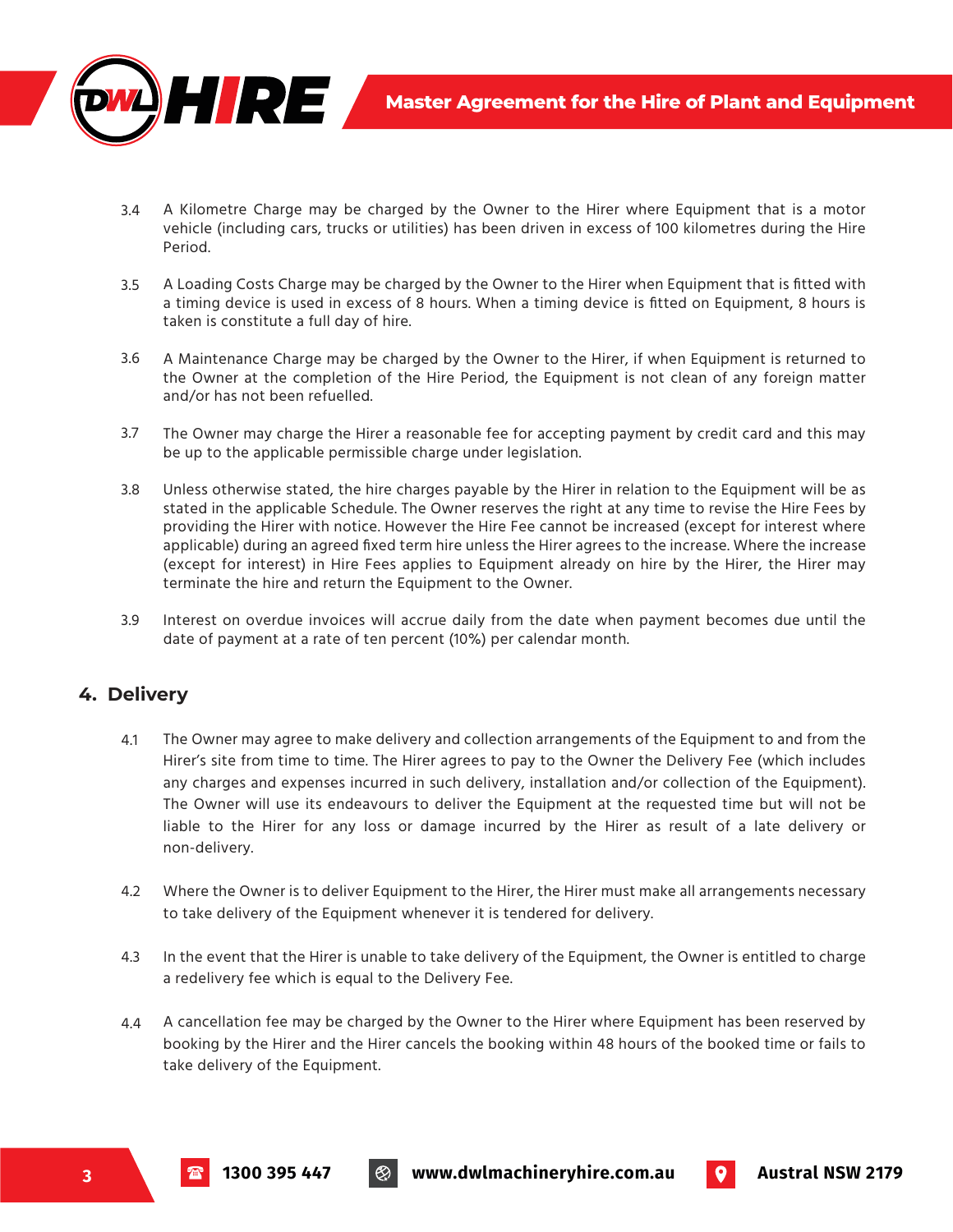

- A cancellation fee will be charged as follows: 4.5
	- Where the Hirer cancels the booking within 24 hours of the booked time, the Owner is entitled to charge the Hirer a cancellation fee that is equal to double the Hire Fee. (i)
	- Where the Hirer cancels the booking within 48 hours of the booked time, the Owner is entitled to charge the Hirer a cancellation fee that is equal to the Hire Fee. (ii)

# **5. Payment for loss, theft, damage or breakdown of Equipment**

- The Owner agrees that the Equipment is covered by the Owner's insurance policy and the Owner must pay the Insurance Excess to make a claim for the Equipment with the Owner's insurance company. 5.1
- The Owner and Hirer agree that: 5.2
	- the Hirer must return the Equipment in the same state and condition as it was when the Hirer takes possession except for fair wear and tear;and (i)
	- the Hirer is liable for the payment of any labour, delivery and replacement fees required to repair or replace the Equipment unless otherwise stated in this Master Agreement. (ii)
- 5.3 From the Commencement Date up to the expiry of the Hire Period:
	- the Hirer is liable up to an amount equal to the Insurance Excess (plus the Insurance Levy) for any theft, loss or fire damage caused or allowed to the Equipment by the Hirer (Insurance Excess Waiver); and (i)
	- subject to clauses 5.4, 5.5 and 5.6, the Owner waives the value of any claim over an amount equal to the Insurance Excess that it may have against the Hirer for the cost of repairs or replacement of the Equipment due to theft, loss or fire damage occurring during its use throughout the Hire Period under this Master Agreement. (ii)
- The Insurance Excess Waiver in this clause 5 only applies to theft, loss or fire damage to the Equipment and any tools and/or accessories supplied with the Equipment. 5.4
- The Insurance Excess Waiver in this clause 5 will not apply to any other damage to the Equipment, including, but not limited to, damage to the Equipment which arises from: 5.5
	- breach of this Master Agreement where the breach increased the risk of or causes the loss or damage; (i)

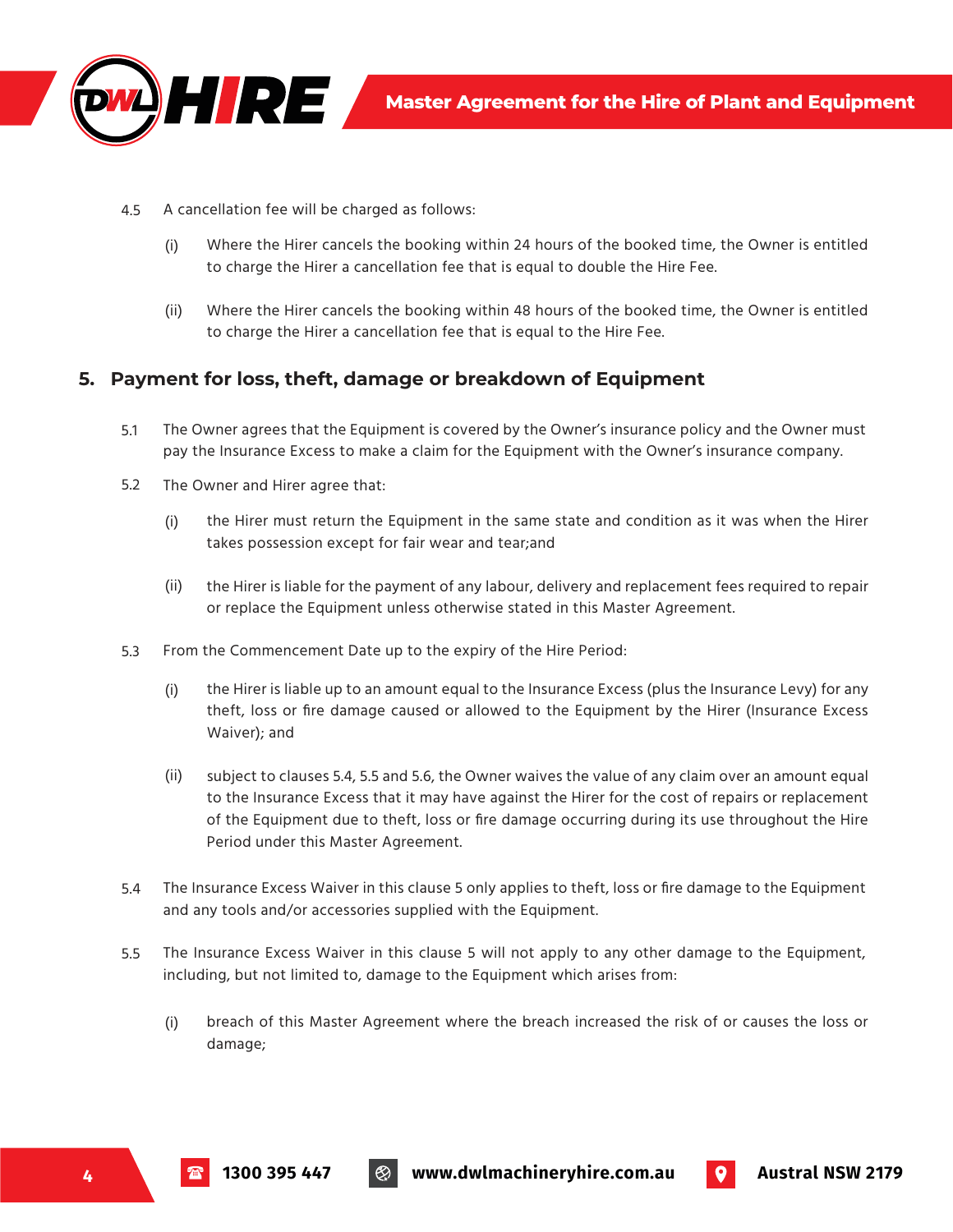

- breach of any statute or other law or regulations in connection with the use of the Equipment by the Hirer where the breach increased the risk of or causes the loss or damage; (ii)
- misuse, abuse, wilful and/or malicious acts, negligent and/or reckless use and/or overloading of (iii) the Equipment;
- lack of lubrication or non-adherence to other normal maintenance requirements that are required by or could reasonably be expected of the Hirer under this Master Agreement; (iv)
- disregard for instructions given to the Hirer by the Owner in respect of the proper use of the Equipment or in contradiction of the manufacturer's instructions if supplied with the Equipment at the commencement of hire; or (v)
- maritime vessels or the use of Equipment on any wharf or bridge or over any body of water. (vi) loading or off loading Equipment from maritime vessels, transportation of Equipment on
- The Hirer agrees to pay the full cost of repairing and/or rectifying any damage to the Equipment that is not covered by the Insurance Excess Waiver in clause 5.4. 5.6
- Any payment under this clause 5 does not limit the Hirer's obligation to pay any other fee or charge in this Master Agreement. 5.7
- This clause 5 in no way entitles the Hirer to, or implies the availability of, compensation from the Owner for any liability incurred by the Hirer to any third party in relation to the use of the hired Equipment. 5.8
- This clause 5 ceases to operate at the end of the Hire Period unless an extension by the Owner is granted in writing and an additional agreed fee is paid. 5.9

# **6. Notification of loss, damage or breakdown of Equipment**

If there is a loss, theft, breakdown or failure of the Equipment (including any damage to the Equipment):

- the Hirer must notify the Owner immediately; and (i)
- the Owner and the Hirer will cooperate to take the appropriate steps to remedy the loss, theft, breakdown or failure of the Equipment in accordance with this Master Agreement. (ii)

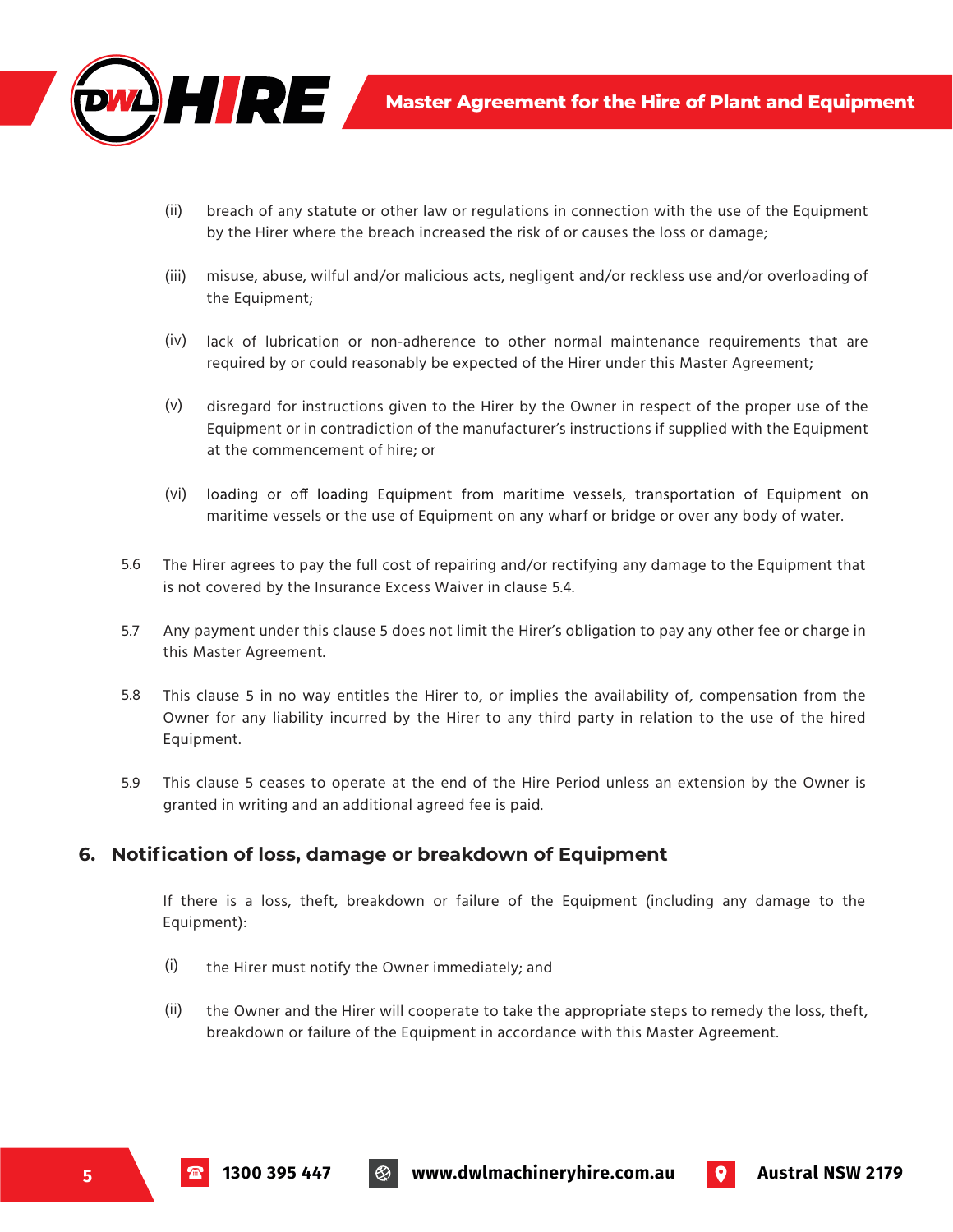

# **7. Condition of Equipment prior to first use by the Hirer**

- 7.1 The Owner accepts that:
	- the Owner must provide Equipment to the Hirer that is free from fault and in good working order; (i)
	- if any Equipment is delivered to the Hirer in a faulty condition or not in good working order, the Owner will either replace the Equipment, repair the Equipment or refund the Hire Fee; (ii)
	- where the delivery of the Equipment is in within a 50 kilometre distance from the Owner's Equipment Storage Location, the Owner will incur all costs associated with the replacement or repair or return of the Equipment that when delivered to the Hirer is in a faulty condition or not in good working order; and (iii)
	- (iv) where the delivery of the Equipment is outside a 50 kilometre distance from the Owner's Equipment Storage Location, the Hirer will incur all costs associated with the replacement or repair or return of the Equipment that when delivered to the Hirer is in a faulty condition or not in good working order.
- 7.2 The Hirer accepts that:
	- The Owner will take photos of the Equipment prior to any use of the Equipment by the Hirer. (i)
	- the condition of the Equipment in the photos is taken to be the condition ofthe Equipment when the Hirer took possession of the Equipment. (ii)

#### **8. Use, operation and maintenance**

The Hirer agrees that:

- that the use of the Equipment carries with it inherent dangers and risks of injury and the Hirer agrees to accept all those dangers and risks; (i)
- the Hirer must do all things necessary and reasonably required to avoid any theft, loss and/or fire damage to the Equipment; (ii)
- the Hirer must use all appropriate security measures to protect the Equipment including, but not limited to, locked yards, buildings and sheds; (iii)
- (iv) the Equipment must not be used by anyone other than the Hirer without the express permission of the Owner;

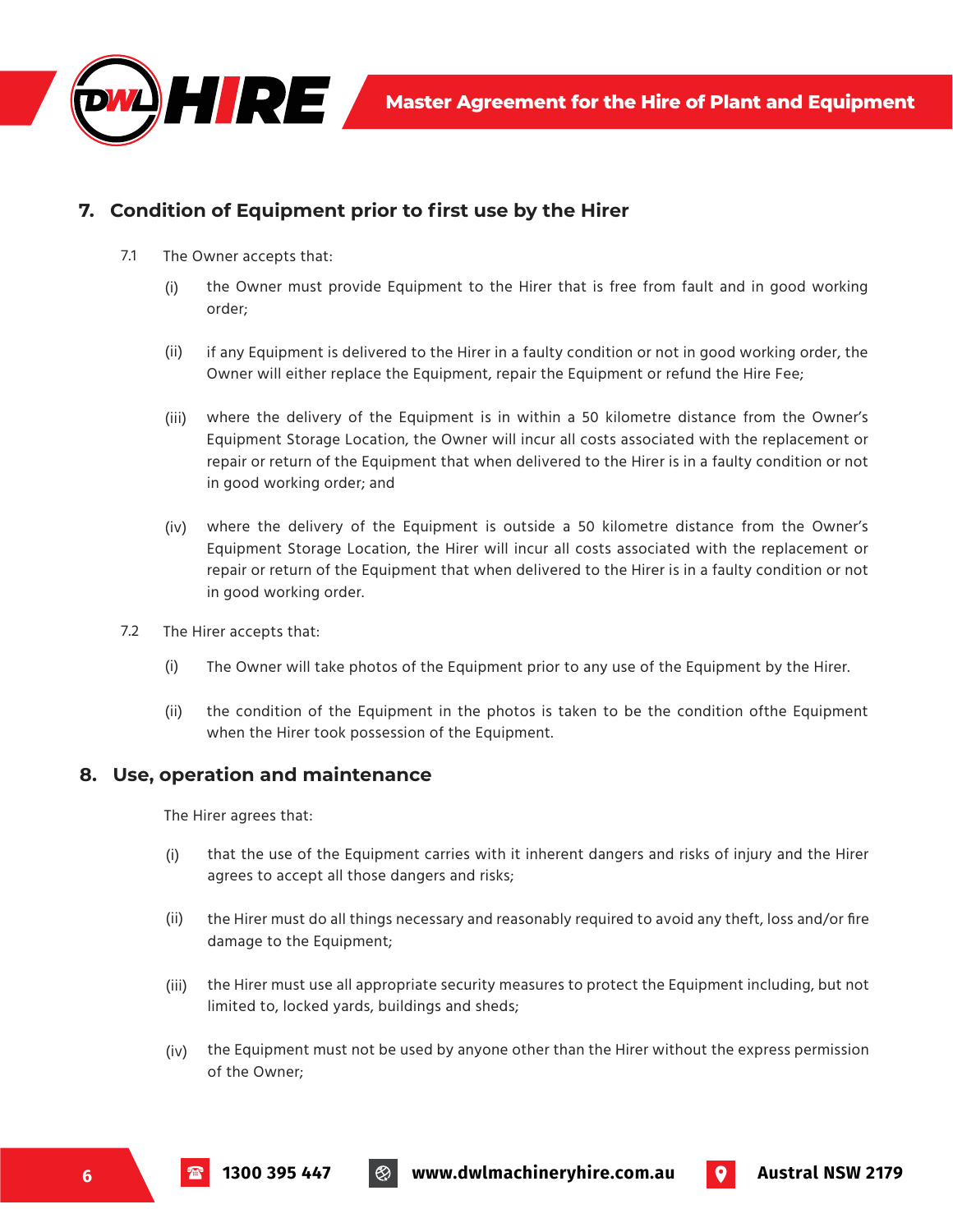

- any person collecting or taking delivery of the Equipment is the personnel of the Hirer and must be authorised to do so and must comply with the obligations placed on the Hirer; (v)
- (vi) the Hirer and/or all of its relevant personnel hold a valid current driver's licence, Certificate of Competency and operating licence or permit valid for the type of Equipment hired.
- (vii) upon request from the Owner, the Hirer must provide evidence of compliance with clause  $8(vi)$ ;
- (viii) the Equipment must not be used for any illegal purpose;
- the Hirer's vehicle is suitable for towing the Equipment if required; (ix)
- the Hirer must not, without prior written consent of the Owner, tamper with, repair or modify the Equipment in any way, or permit another to do so; (x)
- the Hirer must not lose or part with possession of the Equipment for the Hire Period; (xi)
- (xii) the Hirer must not remove the Equipment from the State or Territory in which it is hired without the prior approval of the Owner;
- (xiii) the Hirer must ensure that all persons operating or erecting the Equipment are instructed in its safe and proper use and where required hold valid proof of training or are fully licenced to use it;
- (xiv) the Hirer must ensure that all persons operating or erecting the Equipment are not under the influence of alcohol or any drug that may impair their ability to operate the Equipment;
- (xv) the Hirer must ensure that all persons operating or erecting the Equipment exercise reasonable care in handling and/or parking the Equipment and that the Equipment is left locked and/or securely stored when not in use;
- (xvi) the Hirer must operate, maintain, store and transport the Equipment in a proper manner and where required strictly in accordance with any instruction provided by the Owner and with due care and diligence;
- (xvii) the Hirer must conduct a thorough hazard and risk assessment before using the Equipment;
- (xviii) the Equipment must not be used in excess of the recommended or legal load and capacity limits of the Equipment (including the recommended number of passengers);

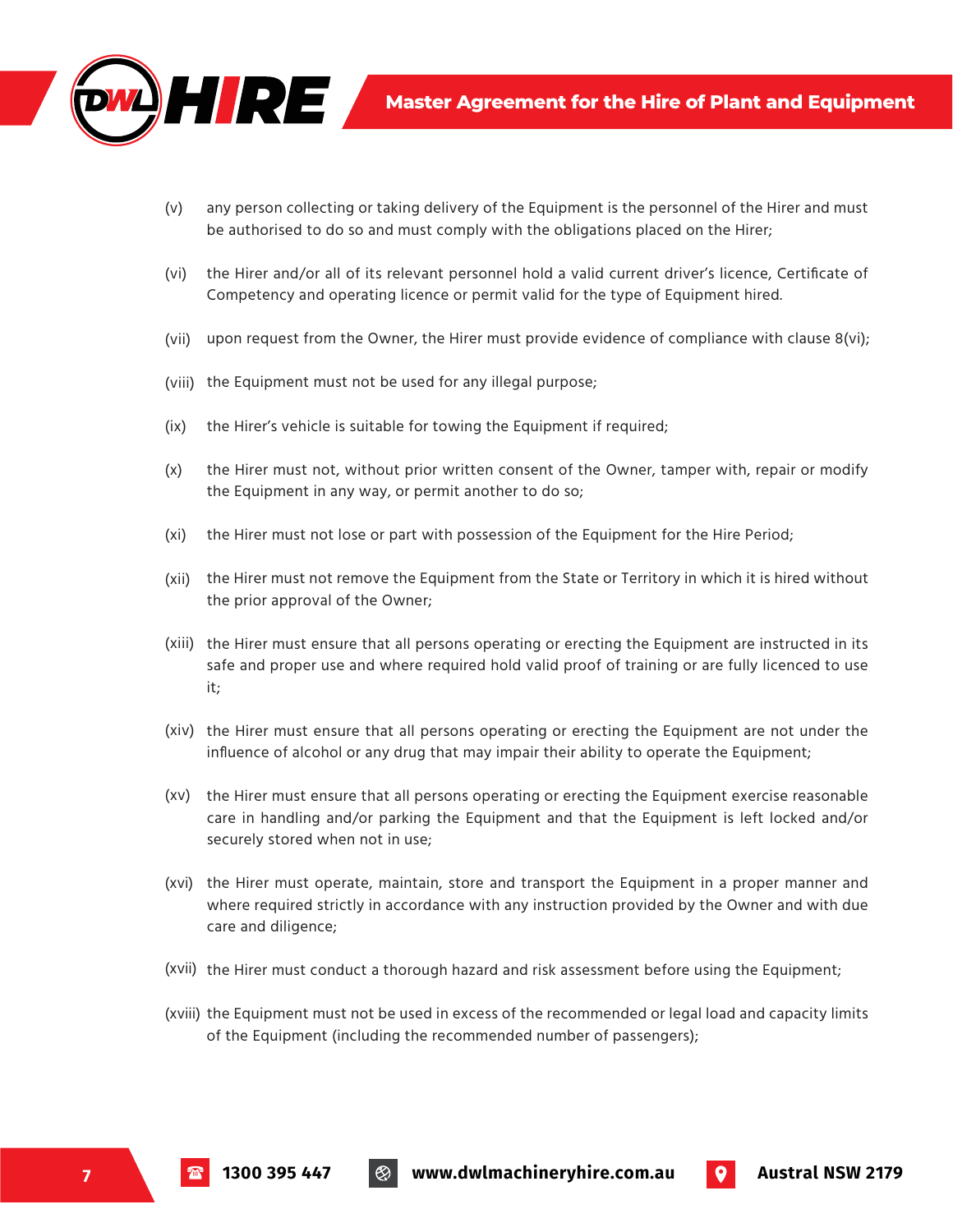

- (xix) the Equipment must only be used for its intended purpose and in accordance with the law and any manufacturer's instructions and recommendations, whether supplied by the Owner or posted on the Equipment, in regard to the operation, maintenance and storage of the Equipment;
- (xx) the Hirer must comply with all work health and safety laws and regulations relating to the use of the Equipment and associated operations;
- $(xxi)$  the Hirer must refuel the Equipment prior to returning the Equipment to the Owner or agrees to a reasonable Maintenance Fee being charged by the Owner;
- (xxii) the Hirer must ensure the Equipment is returned to the Owner clean of all foreign matter or agrees to a reasonable Maintenance Fee being charged by the Owner;
- (xxiii) the reasonable costs of fuel or other consumables provided by the Owner and used by the Hirer are to be paid to the Owner when required by the Hirer;
- (xxiv) the Equipment must be used in accordance with any additional conditions outlined in the Schedule; and
- (xxv) the particulars in the Schedule provided by the Hirer are correct in every respect and are not misleading in any way including, without limitation, by omission.

# **9. Liability**

- To the full extent permitted by law and except to the extent arising from actions or omissions of the Owner or from things beyond the reasonable control of the Hirer, the Hirer indemnifies the Owner from all claims and demands on the Owner arising out of the use or misuse of the Equipment under the hire, including in respect of injuries to or deaths of persons and any damage to property. 9.1
- To the full extent permitted by law, the Owner excludes any implied or imposed guarantee, term, condition, warranty, undertaking, inducement or representation in relation to this document (Provision). To the extent to which the Owner is not able to exclude a Provision (Non-Excludable Provision), and the Owner is able to limit the Hirer's remedy for a breach of the Non-Excludable Provision, then the Owner's liability for breach of the Non-Excludable Provision is limited to (at the Owner's election): 9.2
	- the Owner must provide Equipment to the Hirer that is free from fault and in good working order; (i)
	- (ii) in the case of services, the supplying of the services again (or the payment of the cost of doing so).

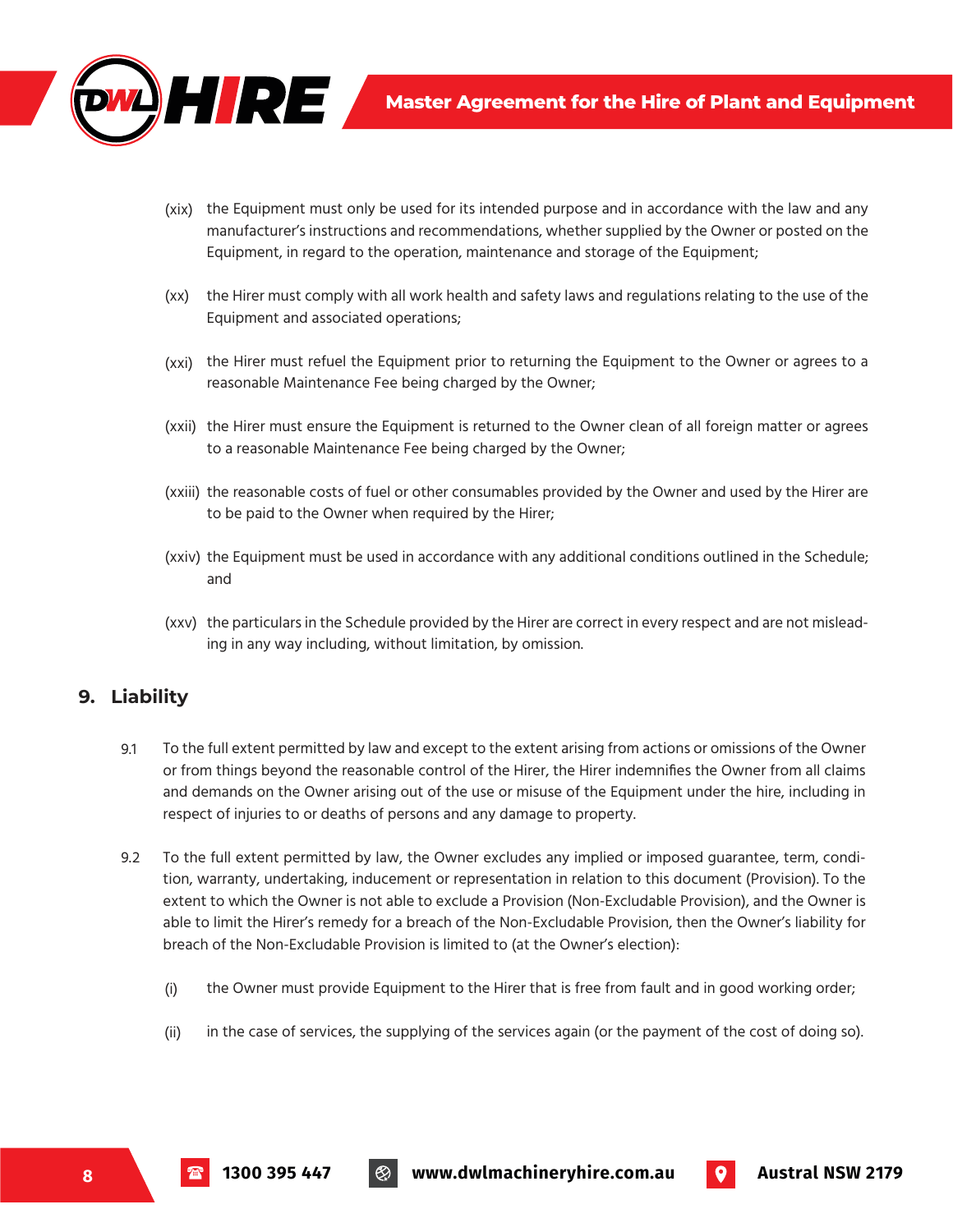



Subject to the Owner's obligations under the Non-Excludable Provisions, the Owner is not liable to the Hirer or any third party for any indirect loss or consequential loss arising in connection with this document or its subject matter, whether arising in or for breach of contract, negligence or other tort, breach of statutory duty, breach of warranty or guarantee or otherwise and whether or not that loss was foreseeable, even if the Owner has been advised of the possibility of such loss. 9.3

# **10. Termination**

- Without prejudice to any other remedies the Owner may have against the Hirer and notwithstanding the Hire Period, this Master Agreement and any hire may be terminated by the Owner as follows: 10.1
	- Immediately and without giving prior notice, if the Owner reasonably considers there is an imminent risk of loss, material damage or disappearance of the Equipment. (i)
	- Unless the Owner agrees otherwise at the Hirer's request, upon giving the Hirer 1 days' notice of termination at any time during the period of hire. (ii)
	- Immediately and without prior notice, if the Hirer has a winding-up petition presented against it, or is wound up, or has a receiver of any of its assets appointed, or it makes an assignment/compromise to the benefit of its creditors or if it is placed under administration or process of restructuring, or if it ceases to carry on business. (iii)
- The Owner may also terminate this Master Agreement at any time if the Hirer breaches the Master Agree-10.2 ment and the breach cannot be, or is not, rectified within 24 hours after the Owner sends written notice to the Hirer specifying the breach and requesting rectification.
- 10.3 The Owner may seek compensation from the Hirer for a breach of this Master Agreement including for loss of revenue whilst the Equipment is not able to be hired to others (for example due to its damage or loss) and/or loss of rental that would have been earned had termination not occurred. This does not limit the Owner's other rights at law.
- 10.4 If the Master Agreement is terminated under this clause 10, the Hirer must immediately:
	- pay all outstanding Hire Fees to the Owner (the date of termination is taken to be a full days of hire of the Equipment); (i)
	- (ii) pay any other fee incurred by the Owner (in addition to Hire Fees and including any damages, costs or loss caused or contributed by the breach of the Hirer); and
	- (iii) must return the Equipment to the Owner.

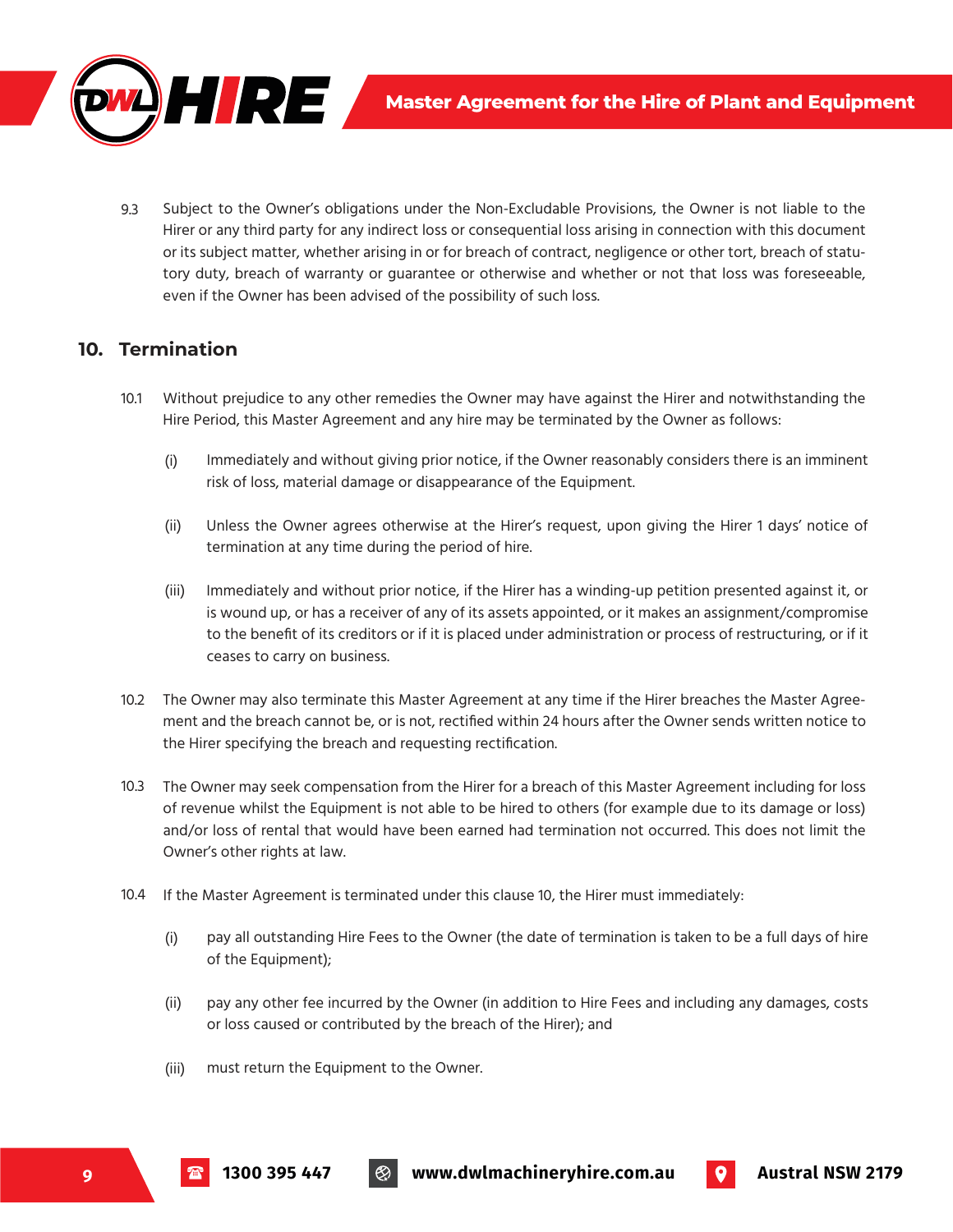

#### **11. Title to Equipment**

- The Hirer acknowledges that the Owner retains title to the Equipment and that the Hirer has rights to use the Equipment as a mere bailee only. The Hirer agrees that the Hirer has no rights to pledge the Owner's credit in connection with the Equipment. 11.1
- 11.2 The Hirer agrees not to agree, offer or purport to sell, assign, sub-let, lend, pledge, mortgage let or hire or otherwise part with or attempt to part with personal possession or otherwise not to deal with the Equipment and not to conceal or alter the goods or make any addition or alteration to, the Equipment.

#### **12. Repossession and remedies on default**

- The Hirer acknowledges that the Owner retains title to the Equipment and that the Hirer has rights to use the Equipment as a mere bailee only. The Hirer agrees that the Hirer has no rights to pledge the Owner's credit in connection with the Equipment. 12.1
	- this Master Agreement is terminated or becomes liable to be terminated by the Owner; or (ii)
	- the Hirer does not pay amounts owing to the Owner when due. (iii)
- 12.2 In the case of repossession due to a breach of this Master Agreement the Hirer grants the Owner permission to enter any premises where the Equipment listed in the Schedule is situated to disconnect, decommission and/or remove that Equipment.
- 12.3 In addition to the Owner's right to retake possession the Owner may, following any termination of this Master Agreement, sue for recovery of any damages or charges or loss suffered by the Owner and/or to cancel any insurances effective in respect of the Equipment.

#### **13. Completion of the hire**

- Return of the Equipment must be by the expiry of the Hire Period as specified in the Schedule. The Owner may agree a date for pick-up. 13.1
- Where pick-up is agreed, the Owner will arrange to pick-up the Equipment within a reasonable period after 13.2 a request to do so and will issue the Hirer with a pick-up number on request. The Hirer agrees to maintain the responsibility for the Equipment whilst it is awaiting pick-up.

1300 395 447 **8** www.dwlmachineryhire.com.au **Q** Austral NSW 2179

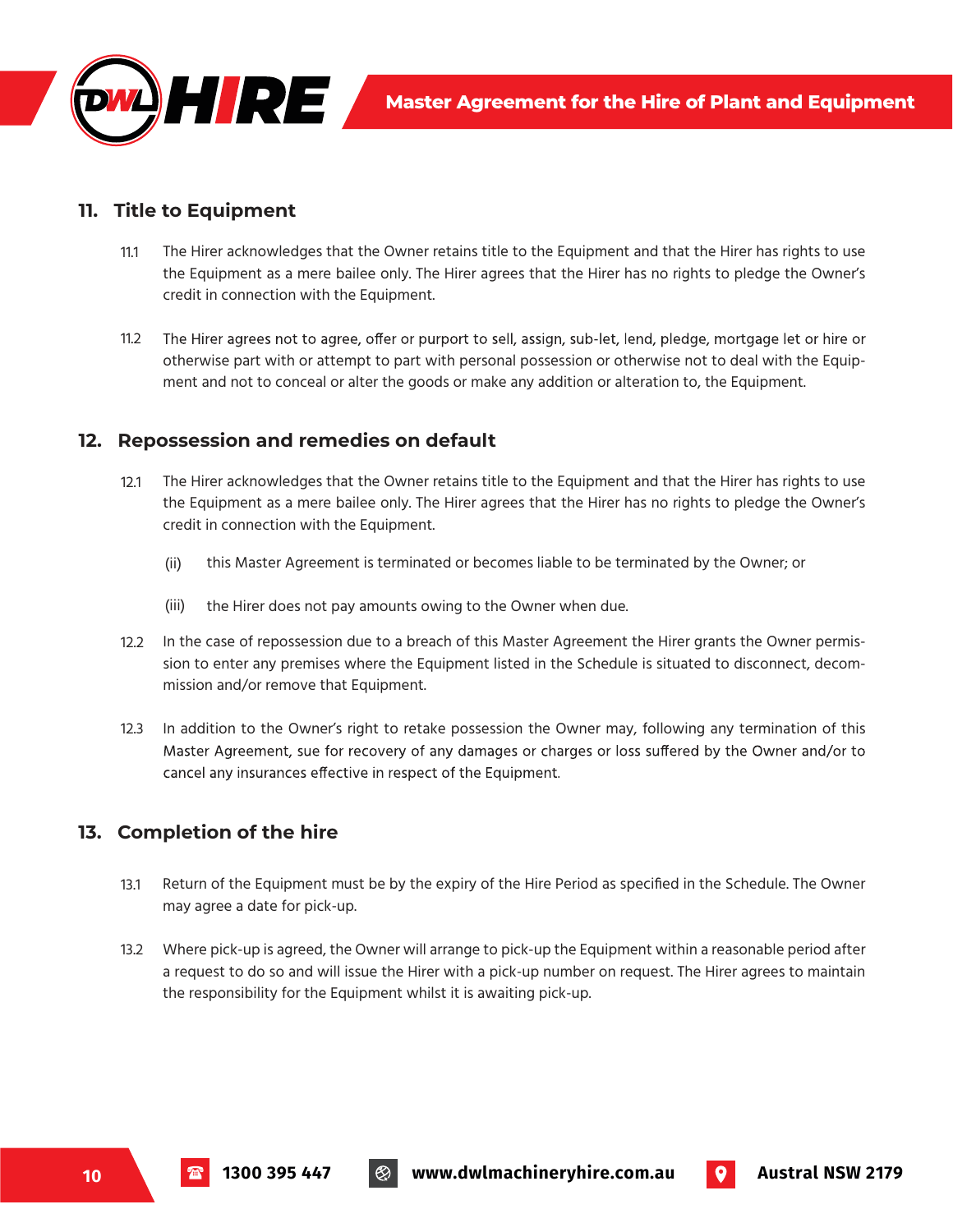

# **14. Collection of data**

- The Owner may place on-board devices (such as GPS devices) on the Equipment which collect data on the usage of the Equipment. This can include a connection to the internet which sends and receives data from the Equipment, such as geolocation data and performance related data. 14.1
- 14.2 By hiring any Equipment from the Owner, whether or not the Equipment contains an on-board device, the Hirer consents to the use of an on-board device on the Equipment and to the collection, use and retainment of data recorded from the on-board device. The Owner is the sole Owner of that data.

#### **15. General**

- The covenants, agreements and obligations contained in this Master Agreement will not merge or termi-15.1 nate upon the termination of this Master Agreement and to the extent that they have not been fulfilled or satisfied or are continuing obligations they will remain in force and effect.
- If any provision of this Master Agreement is wholly or partly invalid, unenforceable, illegal, void or voidable, 15.2 this Master Agreement must be construed as if that provision or part of a provision had been severed from this Master Agreement and the parties remain bound by all of the provisions and part provisions remaining after severance.
- 15.3 This Master Agreement is governed by the laws of the State or Territory where the Master Agreement is made and each party submits to the exclusive jurisdiction of the Court of that State or Territory.
- 15.4 The Owner will comply with the applicable privacy legislation in all dealings with Hirers. Information on our privacy policy is available on request.
- Where there is any inconsistency between this Master Agreement and a Schedule, the terms of the 15.5 Schedule will prevail to the extent of the inconsistency.
- 15.6 Both the Owner and the Hirer agree that any disputes arising from the hire and use of the Equipment (except in regard to payment of fees or charges) will be negotiated with a view to settlement with the assistance of the Hire and Rental Industry Association (Tel 02 9998 2255) before litigation is pursued.

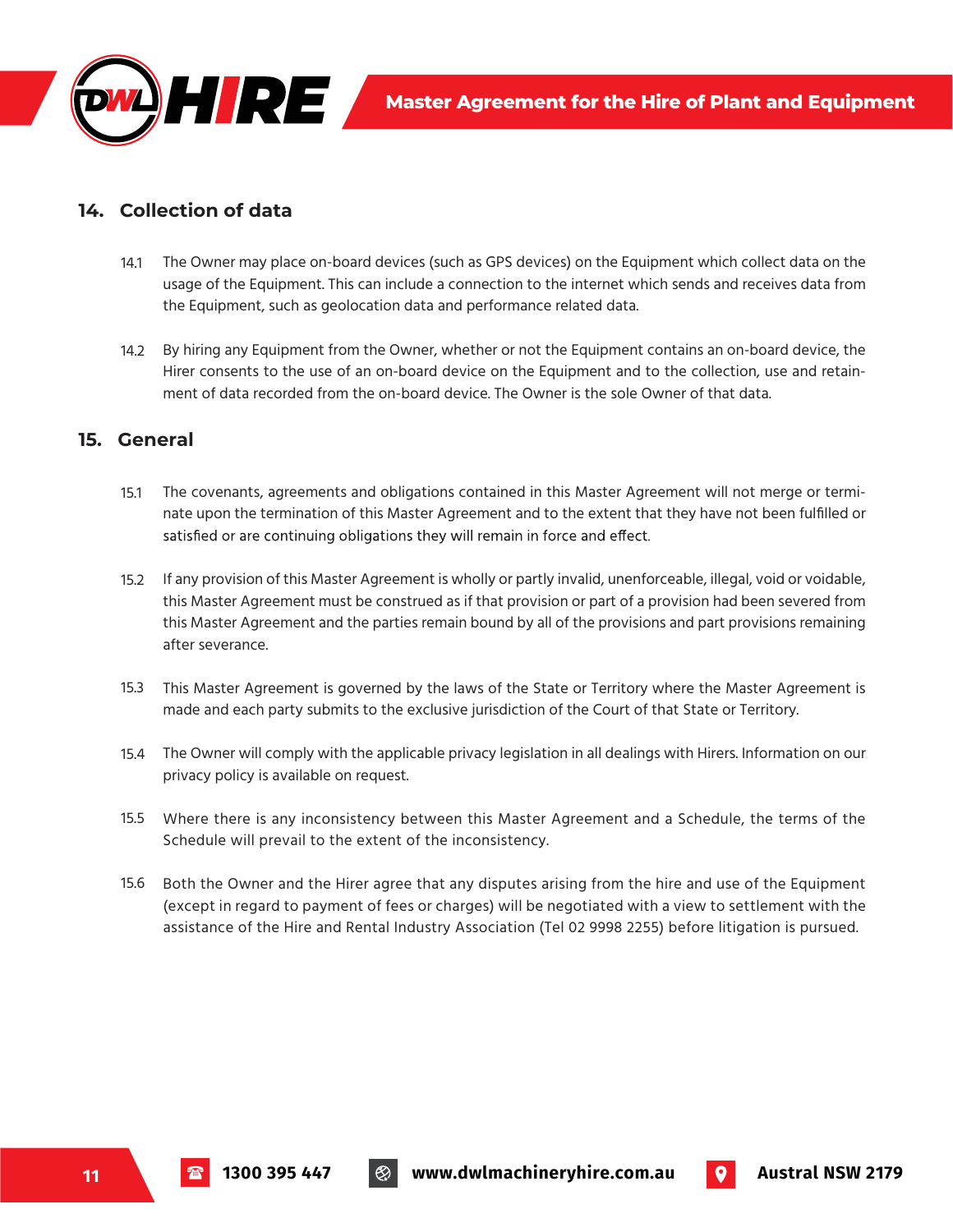

#### **16. PPS Law**

- 16.1 This Clause 16 applies to the extent that this Master Agreement provides for a 'security interest' for the purposes of the Personal Property Securities Act 2009 (Cth) (PPS Law). References to PPS Law in this Master Agreement include references to amended, replacement and successor provisions. The Owner may register its security interest. The Hirer must do anything (such as obtaining consents and signing documents) which the Owner requires for the purposes of ensuring that the Owner's security interest is enforceable, perfected, first priority and otherwise effective under the PPS Law.
- 16.2 For the Hire Period, the Hirer grants a general security interest in respect of all of its present assets and future assets acquired during the Hire Period to the Owner as security for the payment of the Hire Fee, any other fee incurred by the Hirer in accordance with this Master Agreement and the return of all the Equipment. The assets of the Hirer include, but are not limited to, any:
	- (i) equipment; (iv) trademarks;
	- (ii) inventory; (v) patents; and
	- (iii) machinery; (vi) intellectual property, that is owned by the Hirer.
- 16.3 The Owner may recover from the Hirer the cost of doing anything under this clause, including but not limited to registration fees.
- 16.4 The rights of the Owner under this document are in addition to and not in substitution for the Owner's rights under other law (including PPS Law) and the Owner may choose whether to exercise rights under this document, and/or under other law, as it sees fit.
- 16.5 To the extent that Chapter 4 of the PPS Law applies to the security interest under this Master Agreement, and the PPS Law requires the Owner to give a notice or allow time or provide any account to the Hirer, the Hirer and Owner agree that to the extent allowable under the PPS Law that requirement does not apply and, for the purposes of section 115 of the PPS Law it is "contracted out" of this Master Agreement in respect of all goods to which that section can be applied. Provisions of the PPS Law confer rights on the Owner. The Hirer agrees that in addition to those rights, the Owner will, if there is default by the Hirer, have the right to seize, purchase, take possession or apparent possession, retain, deal with or dispose of any goods, not only under those sections but also, as additional and independent rights, under this document and the Hirer agrees that the Owner may do so in any manner it sees fit, including (in respect of dealing and disposal) by private or public sale, lease or licence.
- 16.6 The Hirer waives its rights to receive a verification statement in relation to registration events in respect of commercial property under section 157 of the PPS Law. The Owner and the Hirer agree not

**1300 395 447 www.dwlmachineryhire.com.au Austral NSW 2179**

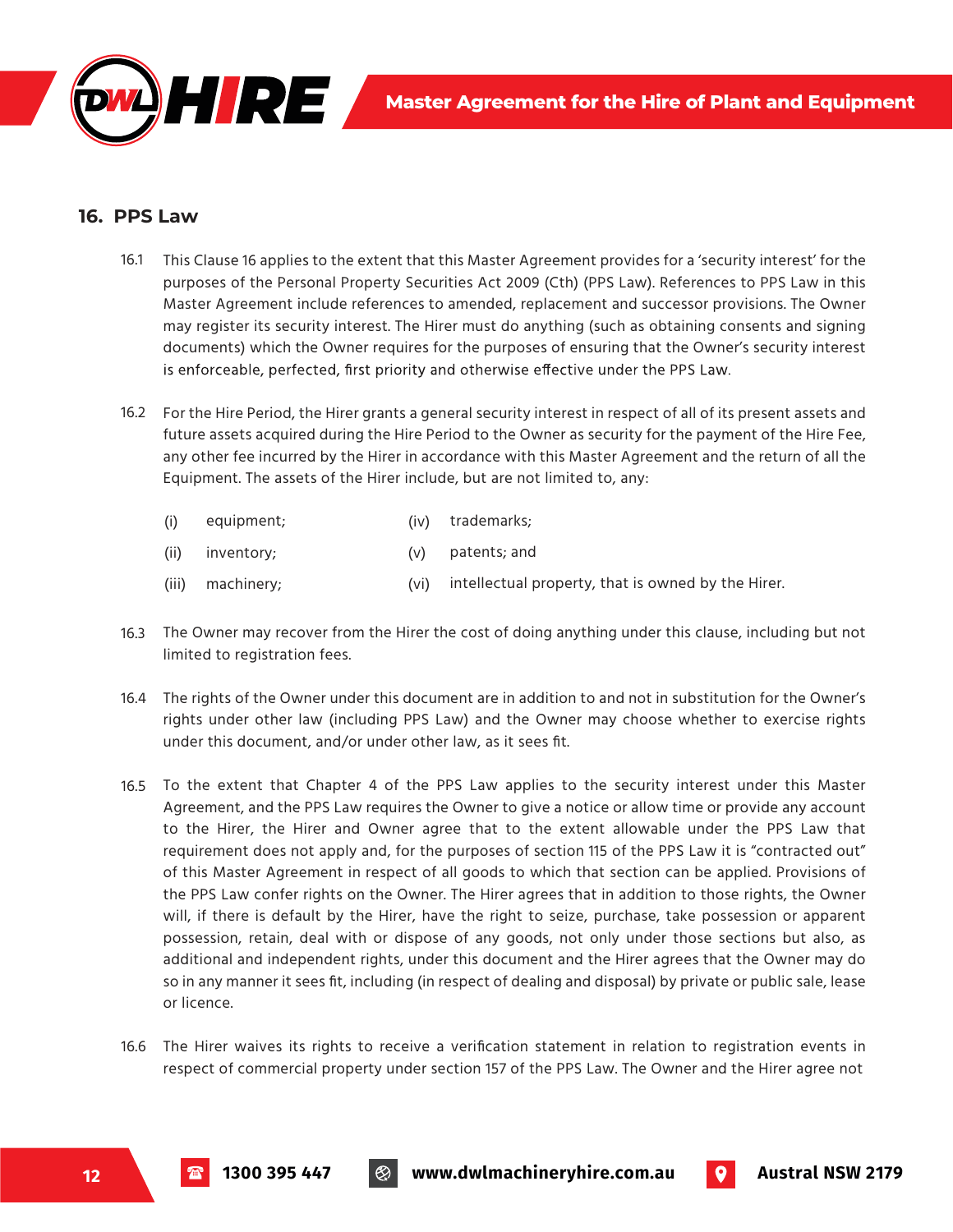

to disclose information of the kind that can be requested under section 275(1) of the PPS Law. The Hirer must do everything necessary on its part to ensure that section 275(6)(a) of the PPS Law continues to apply. The agreement in this sub-clause is made solely for the purposes of allowing the Owner the benefit of section 275(6)(a) and the Owner will not be liable to pay damages or any other compensation or be subject to injunction if the Owner breaches this sub-clause.

# **17. Security interests and sub-hire**

- The Hirer must not create, purport to create or permit to be created any 'security interest' (as defined in PPS Law) in the Equipment other than with the express written consent of the Owner. 17.1
- 17.2 The Hirer must not lease, hire, bail or give possession ('sub-hire') of the Equipment to anyone else unless the Owner (in its absolute discretion) first consents in writing. Any such sub-hire must be in writing in a form acceptable to the Owner and must be expressed to be subject to the rights of the Owner under this Master Agreement. The Hirer may not vary a sub-hire without the prior written consent of the Owner (in its absolute discretion).
- 17.3 The Hirer must ensure that the Owner is provided at all times with up-to-date information about the sub-hire including the identity of the sub-Hirer, the terms of and state of accounts and payment under the sub-hire and the location and condition of the Equipment.
- 17.4 The Hirer must take all steps including registration under PPS Law as may be required to:
	- (i) ensure that any security interest arising under or in respect of the sub-hire is enforceable, perfected and otherwise effective under the PPS Law;
	- enabling the Hirer to gain (subject always to the rights of the Owner) first priority (or any other priority agreed to by the Owner in writing) for the security interest; and (ii)
	- enabling the Owner and Hirer to exercise their respective rights in connection with the security interest. (iii)
- 17.5 The Owner may recover from the Hirer the cost of doing anything under this clause, including registration fees.